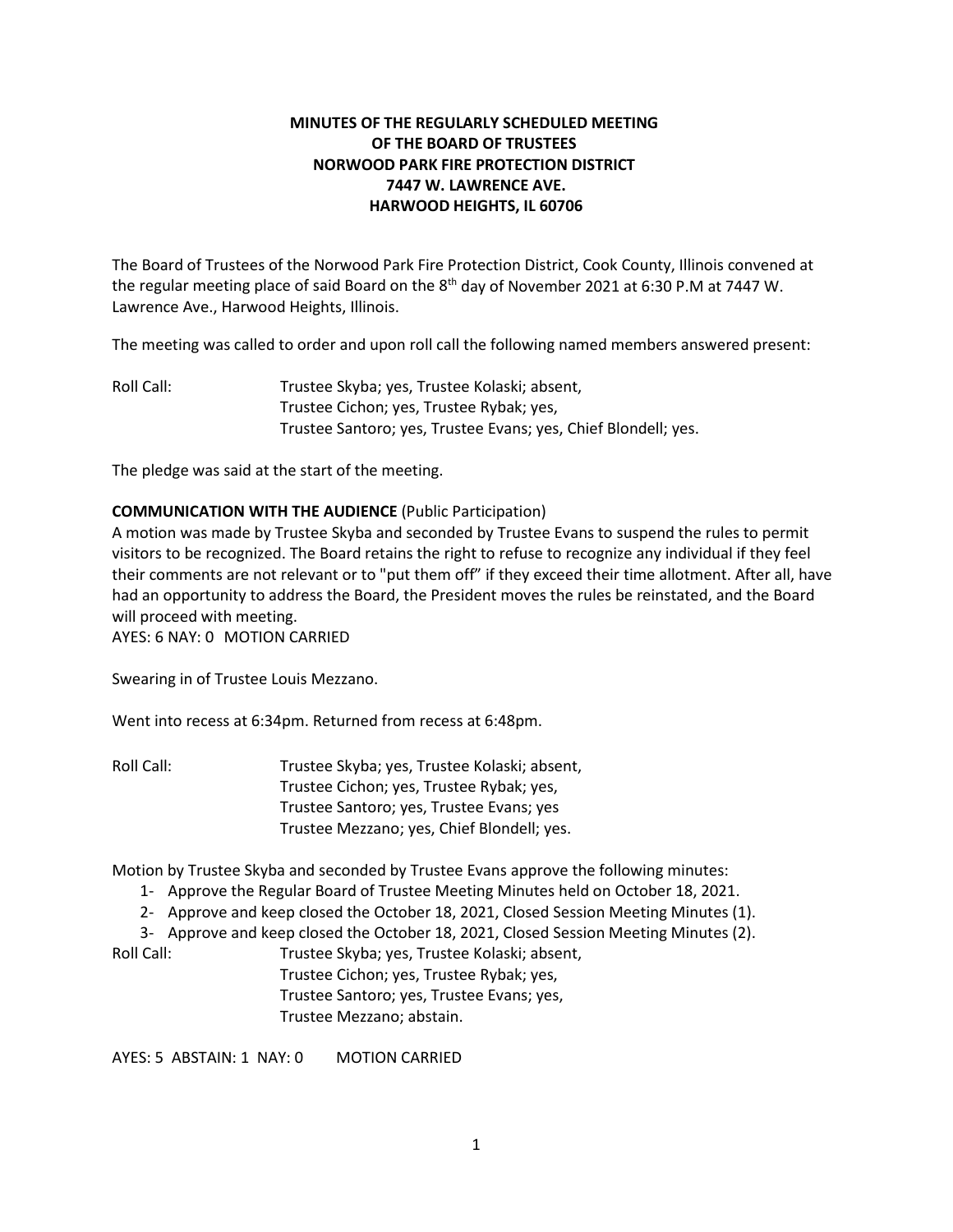## **Chiefs' Report:**

Chief stated he hopes all is well and that all Trustees have received a written report.

The call volume for Norwood is the highest ever. Recently, we had an ambulance coming to help us from Des Plaines because we exhausted all nearby ambulances. We recently had a fire in Rosemont and currently the firefighters are on a fire scene. The hospital has been very busy which is increasing our transfer times. Discussion on ICU beds and Covid positive patients are 96% unvaccinated.

We had a firefighter that was Covid positive and has returned to work after their 10 days of quarantine.

Firefighter Henmueller has returned to work post Workers Compensation injury.

PSI is struggling to keep paramedics (this is a statewide issue). Norwood Park has been covered.

Cyndi Stec applied for another FEMA grant and was notified that we will be receiving an additional \$30,000+.

We have received about 4 million in tax revenue, more is still expected.

Trustee Skyba asked if the department goes to job fairs or is reaching out to the high school or Triton? Chief Blondell explained that this would not have a direct effect with them coming to Norwood Park. There needs to be a way that when we have a good medic, we can keep them. Years ago, you would have to fight for a job, now they are being recruited out of paramedic school. We are lucky that medics have liked riding here and then have come to work here. Discussion.

Motion by Trustee Santoro seconded by Trustee Skyba to approve the Chief's report for October 2021. AYES: 6 NAY: 0 MOTION CARRIED

**President's Report:** Trustee Cichon stated he is pleased that the trustee seat is filled and is looking forward to working together.

Congratulations to the paramedics that delivered the baby. Discussion.

### **TREASURER'S REPORT**

Schedule of Assets (Arising from Cash Transactions) October 31, 2021

| Assets                                              |              |
|-----------------------------------------------------|--------------|
| <b>Checking and money market accounts:</b>          |              |
| Byline Bank ambulance billing money market #4304492 | 309.932.53   |
| Wintrust -MM #2776                                  | 1,593,767.60 |
| Wintrust-Checking #9771                             | 5.919.75     |
| Wintrust-Ambulance #2671                            | 686.240.78   |
| Wintrust-Medical #0599                              | 564.29       |
| Wintrust-Donation #4129                             | 919.15       |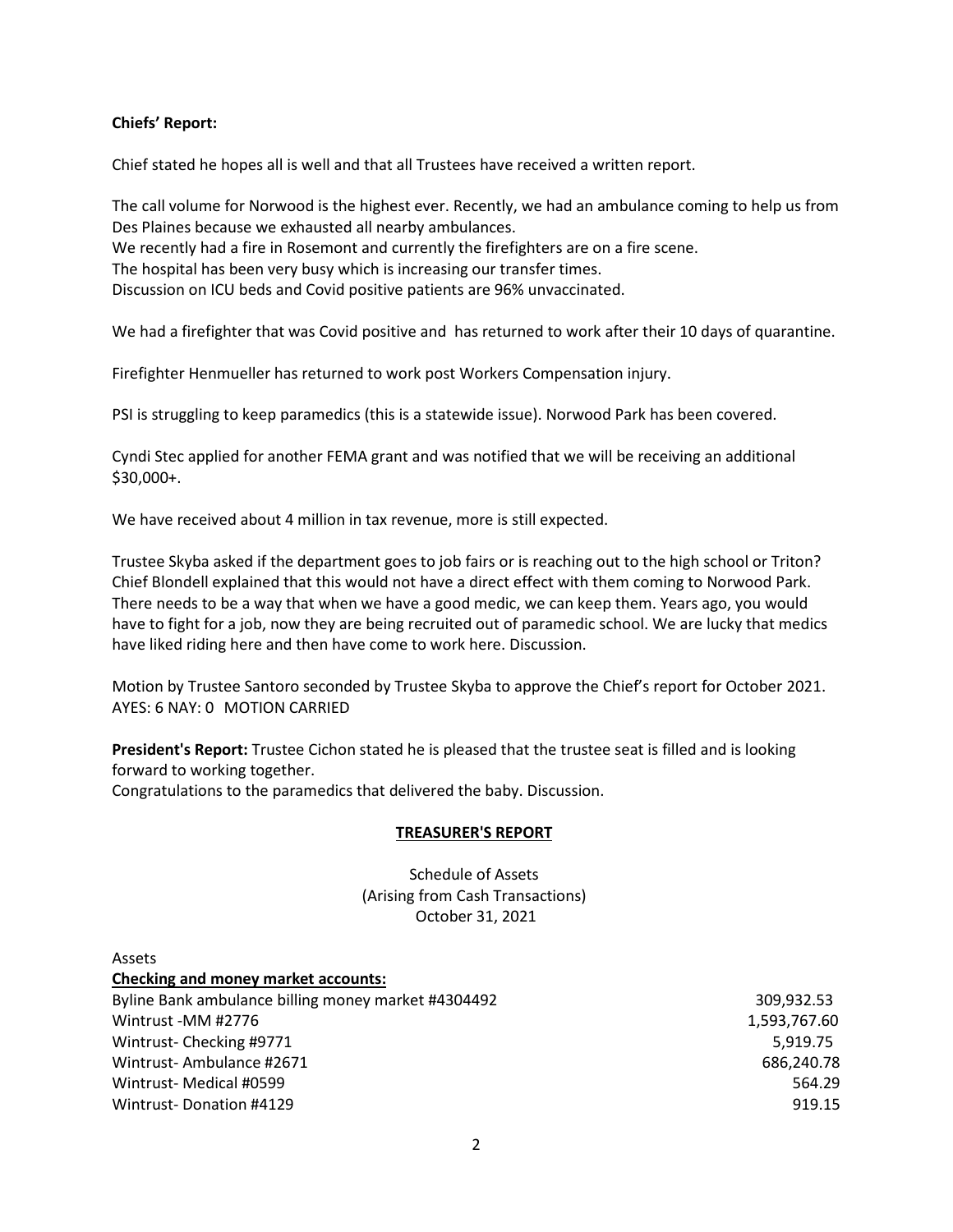| Wintrust-FSA #0713                       | 2.093.38       |
|------------------------------------------|----------------|
| Total checking and money market accounts | \$2,599,437.48 |

#### **Certificates of deposit (interest rate and maturity):**

| Belmont Bank (0.45%, 02/10/22)                           | 699,331.01     |
|----------------------------------------------------------|----------------|
| Belmont Bank (0.45% 01/21/22)                            | 582,091.71     |
| Belmont Bank (0.45% 01/19/22)                            | 406,870.79     |
| Total certificates of deposit                            | \$1,688,293.51 |
| Total checking, money market and certificates of deposit | \$4,287,730.99 |

Motion by Trustee Rybak and seconded by Trustee Evans to approve the October's accounts payable expenditures in the amount of \$510,488.94 and the Treasurer's Report as presented from the Financial Statements for October 2021.

Trustee Evans stated that the expenditures were about \$100,000 more than usual and went over the unusual expenses.

| Roll Call: | Trustee Skyba; yes, Trustee Kolaski; absent, |
|------------|----------------------------------------------|
|            | Trustee Cichon; yes, Trustee Rybak; yes,     |
|            | Trustee Santoro; yes, Trustee Evans; yes,    |
|            | Trustee Mezzano: abstain.                    |
|            |                                              |

AYES: 5 ABSTAIN: 1 NAY: 0 MOTION CARRIED

### **Committee Reports:**

Finance Committee- Trustee Evans stated they had a meeting and will discuss the Deputy Chief's contract in Closed Session.

Building and Equipment Committee-Trustee Mezzano stated that he would like to sit down with the Chief and discuss what is needed. Chief explained that this year has been an extraordinary year with large apparatus. Discussion on selling Truck 104.

Policy & Strategic Planning Committee- Trustee Kolaski not present.

Community Relations Committee- Trustee Santoro stated there is nothing to report. Trustee Skyba stated that he would like to see issue #2 of the comic book that was done years ago. He feels it could be about the pandemic. Chief explained that the first comic book was done through a grant that Commander Koy received for around \$85,000 and with GI Joe/Mattel. Discussion.

Pension Fund Member & Commissioner Oversight- Trustee Skyba stated there was nothing to report. Trustee Evans stated that there was a meeting on November 2<sup>nd</sup>, Lauterbach and Amen were there to explain the actuary. Discussion.

## **Old Business:**

None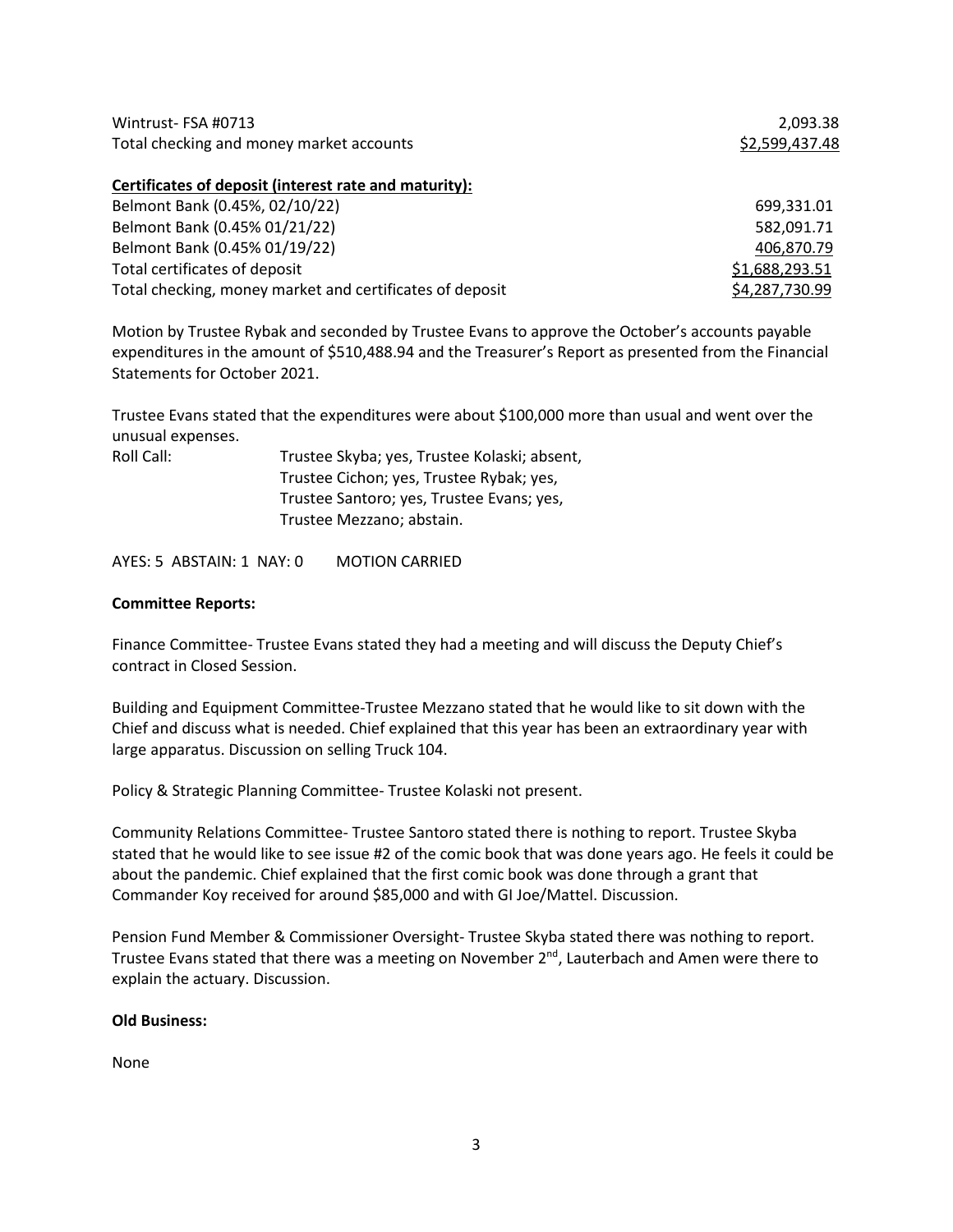## **New Business**

Trustee Cichon nominated Trustee Rybak for Secretary of the Board of Trustees. No other nominations.

Motion by Trustee Evans and seconded by Trustee Santoro to elect Trustee Rybak as Secretary of the Norwood Park Fire Protection District Board of Trustees for a two-year term. Roll Call: Trustee Skyba; yes, Trustee Kolaski; absent,

Trustee Cichon; yes, Trustee Rybak; yes, Trustee Santoro; yes, Trustee Evans; yes Trustee Mezzano; yes.

AYES: 6 NAY: 0 MOTION CARRIED

Trustee Skyba nominated Trustee Cichon for President of the Board of Trustees. No other nominations.

Motion by Trustee Skyba and seconded by Trustee Santoro to elect Trustee Cichon as President of the Norwood Park Fire Protection District Board of Trustees for a two-year term.

Roll Call: Trustee Skyba; yes, Trustee Kolaski; absent, Trustee Cichon; yes, Trustee Rybak; yes, Trustee Santoro; yes, Trustee Evans; yes Trustee Mezzano; yes.

AYES: 6 NAY: 0 MOTION CARRIED

Trustee Skyba nominated Trustee Evans for Treasurer of the Board of Trustees. No other nominations.

Motion by Trustee Skyba and seconded by Trustee Santoro to elect Trustee Evans as Treasurer of the Norwood Park Fire Protection District Board of Trustees for a two-year term.

Roll Call: Trustee Skyba; yes, Trustee Kolaski; absent, Trustee Cichon; yes, Trustee Rybak; yes, Trustee Santoro; yes, Trustee Evans; yes Trustee Mezzano; yes.

AYES: 6 NAY: 0 MOTION CARRIED

Motion by Trustee Skyba and seconded by Trustee Evans to adopt and approve Resolution #21-6, a Resolution confirming and declaring the election of District President Cichon, Secretary Rybak, and Treasurer Evans for the two-year term, commencing November 8, 2021.

Roll Call: Trustee Skyba; yes, Trustee Kolaski; absent, Trustee Cichon; yes, Trustee Rybak; yes, Trustee Santoro; yes, Trustee Evans; yes Trustee Mezzano; yes. AYES: 6 NAY: 0 MOTION CARRIED

Trustee Skyba left the meeting at 7:12pm.

Motion by Trustee Evans and seconded by Trustee Santoro to approve the consent agenda:

- Approve minutes of the Finance Committee held on October 28, 2021.
- Ratify the payment in the amount of \$11,223.47 to Legacy for preventative maintenance on Engine 102.